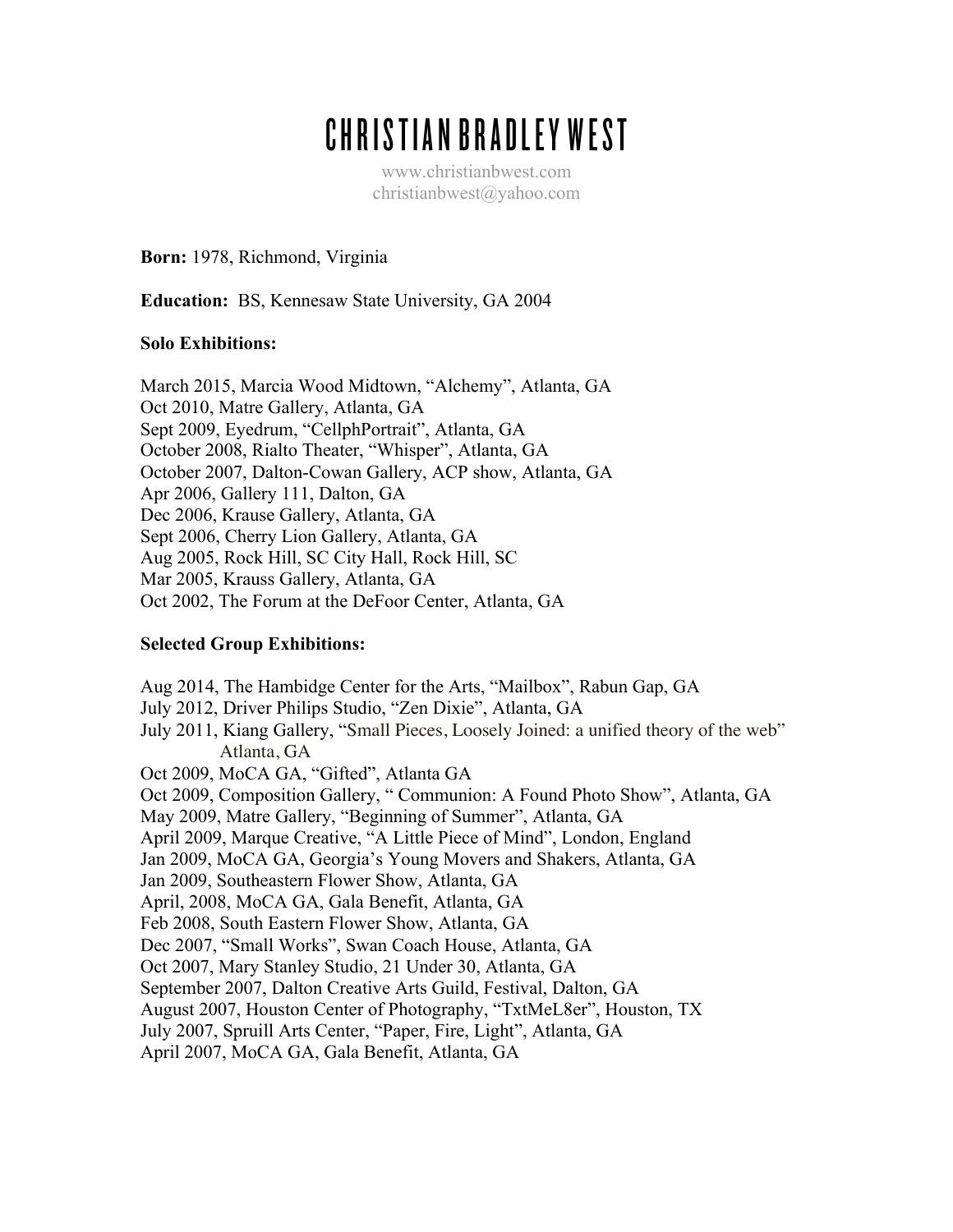#### **Selected Group Exhibitions Continued:**

April 2007, Rome Arts Council, "Common Thread: Textile Designers from Northwest Georgia", Rome, GA Feb 2007, APG Gallery, Alanta, GA Feb 2007, Southeastern Flower Show, Atlanta, GA Jan 2007, MoCA GA, MoCA's "Young Movers and Shakers", Atlanta, GA Dec 2006, Gallery 111, "Small Works ", Dalton, GA Nov 2006, The Hambidge Center for the Arts, Atlanta, GA Nov 2006, The Lowe Gallery, Atlanta, GA Oct 2006, APG Gallery, "Jane Jackson Selects", Atlanta, GA Sept 2006, MoCA GA, Altanta, GA Sept 2006, Dalton Creative Arts Guild, Festival, Dalton, GA July 2006, Gallery 111, "Flags", Dalton, GA July 2006, Spruill Gallery, "Emerging Artists", Atlanta, GA April 2006, South Eastern Flower Show, Atlanta, GA Dec 2005, Creative Arts Guild Instructor Show, Dalton, GA Dec 2005, Gallery 111, "Small Works", Dalton, GA Dec 2005, Catawba Care Coalition, AIDS Awareness, Rock Hill, SC Sept 2005, Gallery 5, "Autumn Artists", Rock Hill, SC Sept 2005, Rock Hill Arts Council, "Blue", Rock Hill, SC June 2005, Gallery 111, "Flag Show", Dalton, GA June 2005, Rock Hill Arts Council Photography Show, Rock Hill, SC June 2005, Club 1150, Atlanta Pride, Atlanta, GA Nov 2004, Lambert Gallery, Atlanta, GA April 2004, AID Atlanta, Art for AIDS, Atlanta, GA Dec 2002, Momus Gallery, Atlanta, GA

#### **Curated Projects and Exhibits:**

Oct 2010, "I see you. Do you see me?" with Susan Todd-Raque, Atlanta, GA June-September 2009, "What's Happening Now: A Cell Phone Photography Project", Atlanta, GA Oct 2008, "Portraiture: 8 Photographers", Atlanta GA

#### **Selected Awards:**

February 2014, Hambidge Residency May 2014, Hambidge Residency Feb 2012, Hambidge Residency Nov 2011, Solutia Doc Award for the Lace it or Leave it textile Collection Nov 2010, Solutia Doc Award for the Fluid Terrain textile Collection Nov 2009, Solutia Doc Award for the Covet textile Collection Sept 2006, Awarded "Best in Photography", "Festival", Dalton, GA